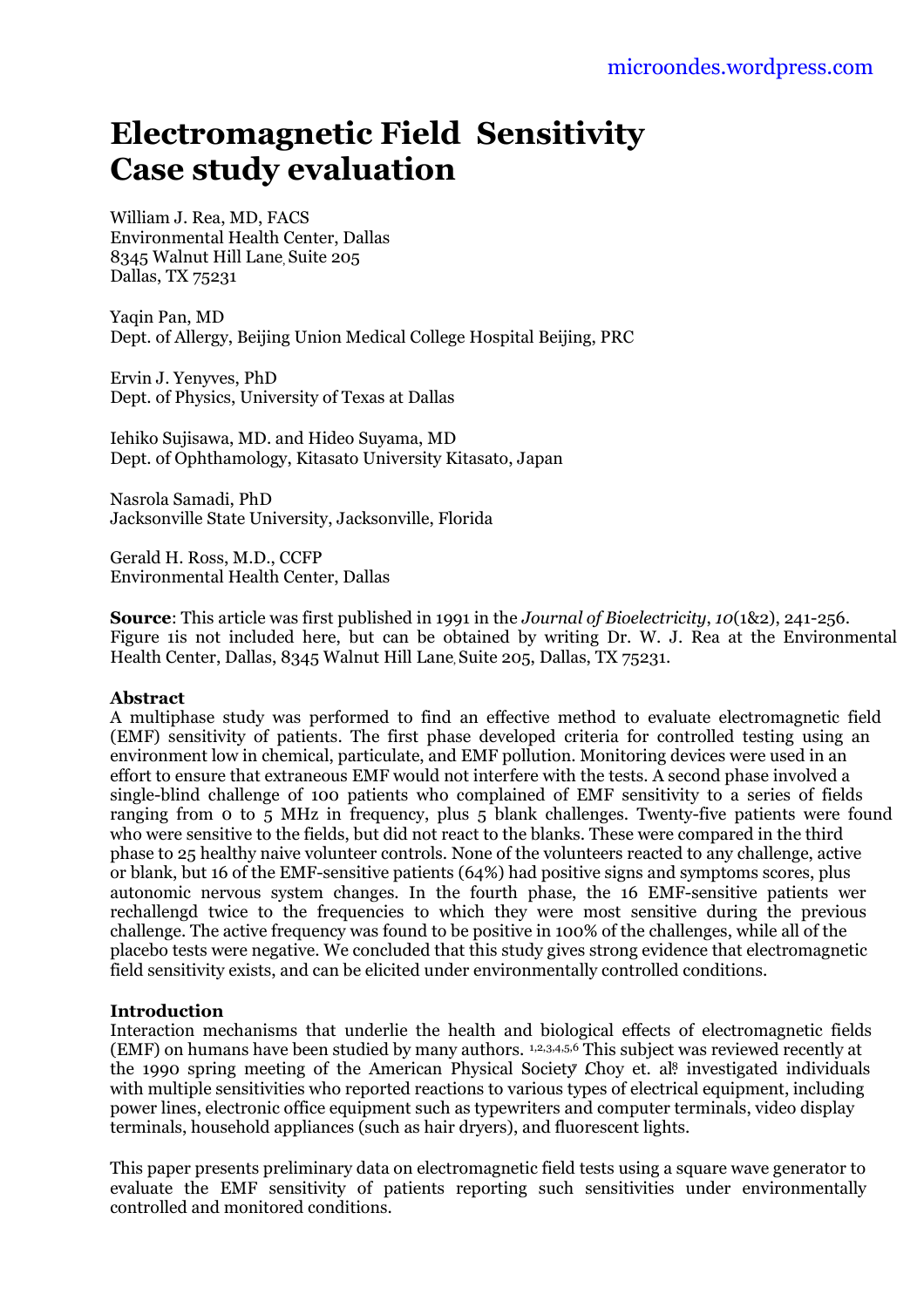#### **Materials and Methods**

This study was carried out in four phases.

I. The tests were carried out in an environmentally controlled area with porcelain-onsteel walls to minimize airborne chemical pollution which might interfere with the testing procedure. This type of construction also acted to decrease external electromagnetic fields. Portable EMF monitoring devices were used to find an area that would minimize background EMF which might disturb double-blind challenges and interfere with the testing process. The low-pollution room had a background of 0-100 V/m electric field and 20-200 nT (Tesla) magnetic field. The immediate test site of the patients had unmeasurable electrical fields and magnetic fields in the vicinity of 20 nT.

The major emphasis of this phase of the studies was the evaluation of the effects of the magnetic field generated by a coil fed from a sweep/function generator (Model 3030, B.K. Precision Dynascan Corp.). This equipment allowed us to test square wave frequencies from 0.1 Hz to 5 MHz.

The patients were tested while they were sitting comfortably upright in a chair with the generator on a desk at least 2 m away, with its output connected to a coil 6 cm in diameter and 15 cm tall, made of 35 m of cable and positioned on the floor with its center approximately 0.3 m from the feet of the person tested. The mean values of the alternating magnetic field generated by this arrangement were approximately 2900 nT at floor level, approximately 350 nT at the level of the chair seat and patients' knees, and about 70 nT at hand level. The exposure period lasted approximately 3 minutes per challenge. .

Before the EMF challenge, blood pressure, pulse rate, respiratory rate, temperature, sign and symptom scores, and autonomic nervous system functions were tested. The autonomic nervous system function was tested with a binocular iriscorder (Model C2515, Hamamatsu Photonics), which measured pupil area, time at which constriction and dilation occurred, and rate of constriction/dilation.<sup>9</sup>

All patients had been previously evaluated and treated for biological inhalant, food, and chemical sensitivities in order to minimize possible confusion from coexisting problems. The patients were stabilized on a healthy diet in a constant low-pollution environment. In addition, they had their overall body load reduced and stabilized in a controlled environment.

II. This was a single-blind screening of 100 patients who cornplained of being EMFsensitive. They were challenged under low-pollution conditions using the sweep/function generator at 0.1, 0.5, 1, 2.5, 5, 10, 20, 40, 50, 60, and 100 Hz; then at 1, 5, 10, 20, 35, 50, 75, and 100 KHz; and finally at I and 5 MHz. There were twentyone active challenges and five blanks (placebos) per person, giving a total of 2600 challenges. When the number and/or intensity of symptoms were 20% over baseline, the result was considered positive, and were recorded as such under the various criteria used. A change in the iriscorder readings more than two standard deviations from baseline was also recorded as a positive result.

III. Twenty-five patients who were found to be positive in phase II challenges and who had no more than one placebo reaction were then selected for a third phase of the study. In addition, 25 healthy naive volunteers were challenged. Double-blind EMF challenges and placebos using the aforementioned parameters were performed. There were 1300 total challenges, of which 1050 were active and 250 were blanks. The tests averaged 21 active frequencies and 5 blanks per subject.

IV. Sixteen patients who reacted in phase III were then rechallenged on two separate occasions in a double-blind manner, using only the frequencies to which they had responded most strongly. For each subject, the frequency of maximum sensitivity was inserted randomly into a series of 5 placebo challenges. Thus, there were a total of 32 active challenges and 160 blanks.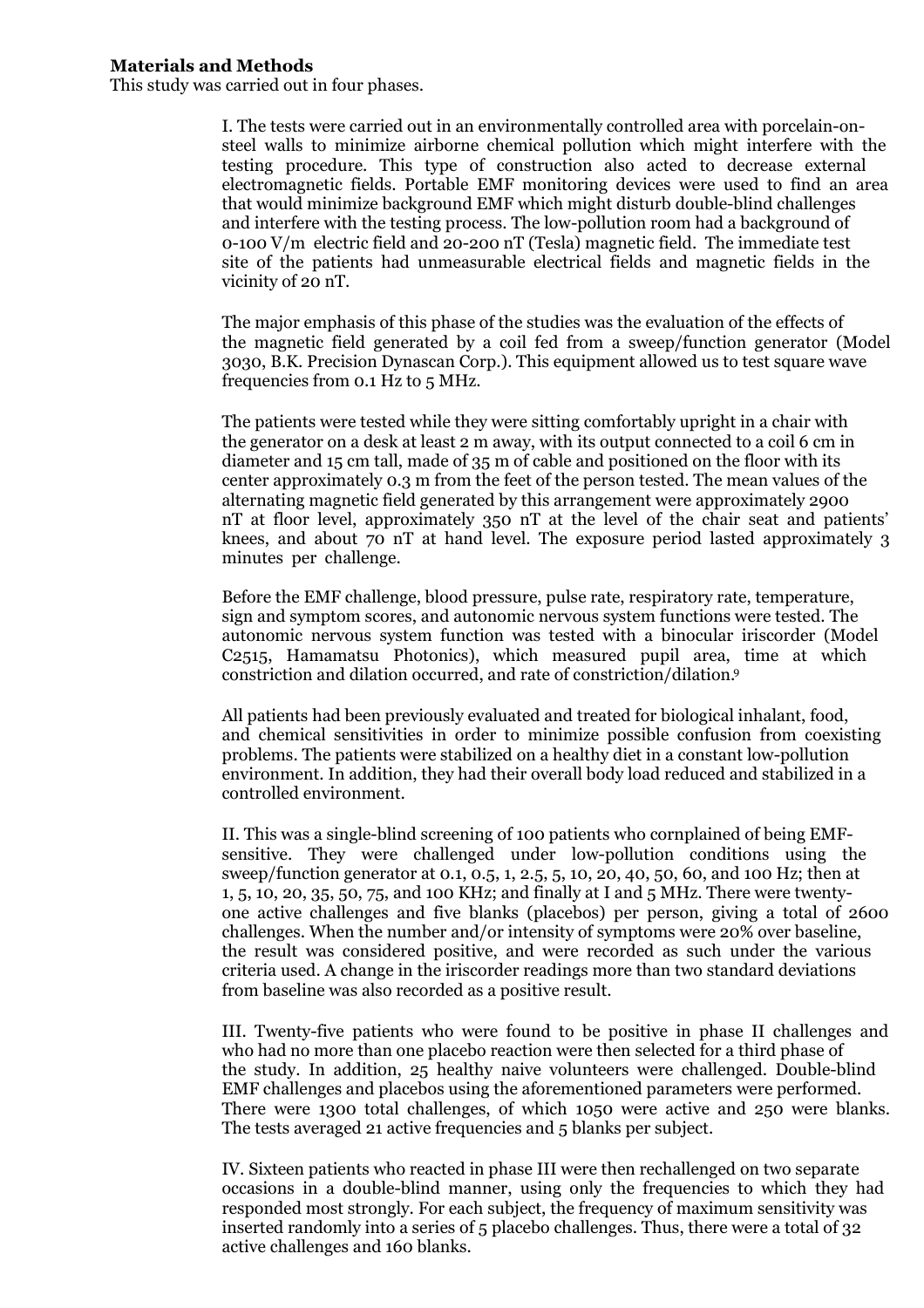#### **Results**

*Phase I.* The EMF measurements were quite reproducible. We found that the lights. and air handling equipment had to be off during the tests because of their electromagnetic field output. Baseline studies on patients were completed without remarkable result.

*Phase II.* Of the total of 100 patients tested in the single-blind study, 50 reacted to several of the placebos in addition to the active challenges, and were excluded from further study. Twenty-five subjects who did not react to any active challenges were also excluded. A final 25 subjects who did react to active challenges, but not to blanks, were selected for the third phase of the study (Table 1).

*Phase III.* The 25 subjects selected from phase II were rechallenged, and 16 (64%) reacted positively to the active challenges. The total number of positive reactions to the 336 active challenges in the 16 patients was 179 (53%), as compared to 6 positive reactions out of 60 blanks (7.5%). There were no reactions to any challenge, active or placebo, in the volunteer group of naive subjects (Table 2).

When evaluating frequency response, 75% of the 16 patients reacted to 1 Hz, 75% to 2.5 Hz, 69% to 5 Hz, 69 % to 10 Hz, 69% to 20 Hz, and 69% to 10 KHz (Table 3). No patient reacted to all 21 of the active frequencies in the challenges. The average was 11 reactive frequencies per patient, with a range of 1 to 19 positive responses.

The principal signs and symptoms produced were neurological (tingling, sleepiness, headache, dizziness, unconsciousness), musculoskeletal (pain, tightness, spasm, fibrillation), cardiovascular (palpitation, flushing, tachycardia, edema), oral/respiratory (pressure in ears, tooth pains, tightness in chest, dyspnea), gastrointestinal (nausea, belching), ocular (burning), and dermal (itching, burning<sup>5</sup> prickling pain) (Table 4). Most reactions were neurological.

*Phase IV*. In the 16 patients again rechallenged in a double-blind manner, using only the single frequency to which they were most sensitive, all reported reactions to the active frequencies when challenged. None reacted to the placebos (Table 5). Signs and symptoms in all 16 patients were positive as was the autonomic nervous system dysfunction, as measured by the iriscorder (Table 6, Figure 1). Examples of changes were a 20% decrease in pulmonary function and a 40% increase in heart rate. In the 16 patients with positive reactions to EMF challenges, two had delayed reactions; gradually became depressed and finally became unconscious. Eventually, they awoke without treatment. Symptoms lasted from 5 hours to 3 days.

#### **Discussion**

Since it has been found that electromagnetic fields can affect health, researchers have investigated these phenomena *in vivo* and *in vitro*, in animals<sup>10,11,12</sup> and humans.<sup>1,2,3,4,5,6,7</sup> No individual had been specifically challenged in an attempt to reproduce acute symptoms until Smith and Monro followed by Choy, Monro, and Smith,<sup>8</sup> who used a series of oscillators of varying frequency to trigger symptoms in electrically sensitive patients. We modified this procedure by developing controlled environmental area, where baselines were constantly monitored for particulates, pollutants, and extraneous fields. Here, controlled EMF output was applied so that data would be more reproducible.

Several factors have led us to believe that we have reproducible results. Meticulous construction of environmental rooms made a great difference in the reproducibility of test results. Prior to the use of such facilities and careful monitoring, a variety of factors, such as diet, exposure to chemicals, EMF, or dust gave rise to symptoms which would have been mistaken for placebo reactions. Such effects were minimized here, as evidenced by the sinail number of placebo reactions. A few patients reacted to the tields generated by the monitoring devices (Iriscorder, EKG, and computers) and had to be dropped from the study as too fragile for accurate analysis. Some patients reacted to the fields generated by the fluorescent lights, and others did not present the same signs and symptoms at each challenge, even though the reactions were significant when contrasted with the blank responses. The Iriscorder data were objective, however, and were always reproducible (Figure 1).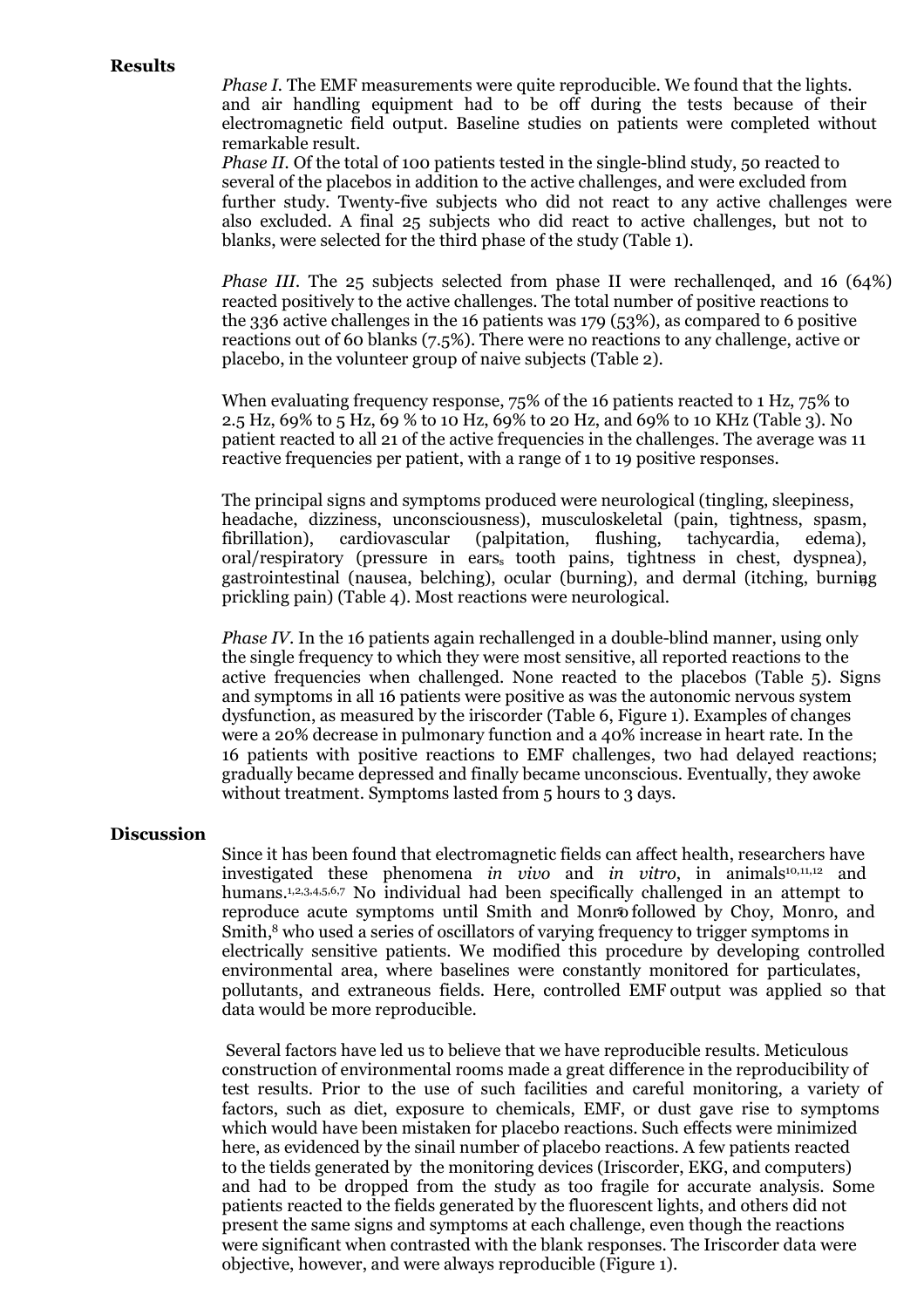We also noted that patients sometimes had delayed or prolonged responses. Therefore, care had to be taken to be certain that the patient had returned to baseline before the next challenge. This carry-over was first noted when evaluating responses to placebo challenges. Such a response could usually be explained and eliminated by use of longer intervals between challenges.

In this study, of the 100 patients who expressed suspicion of EMF sensitivity, 75 actually responded to fields, whereas none of the controls did. Of the 75, 25 had no reactions to blanks, whereas 50 did, and thus were discarded from the study; even though we felt that some of the reactions to blanks might be evidence of delayed reaction to previous frequencies, or prolonged response to the previous positive challenge, as well as true placebo reactions.

We learned that challenge with 21 frequencies was impossible on many sensitive patients. They were often unwell for several hours or days, which confused the data from repeat challenges on subsequent days. Hence, we selected the one frequency of maximum sensitivity for repeat challenges in the phase IV studies.

When one compares the various groups to controls, it is clear that there is a group of patients who have unstable response systems which appear different from those of the individuals who acted as controls. These studies show that EMF sensitivity could be elicited under environmentally controlled conditions. As a result of the weak field levels and short exposure time, the responses were mild except in two patients whose symptoms were so severe (e.g., drop attack, severe itching) that they received intravenous vitamin C, magnesium, and oxygen as a result of the prolonged and delayed reactions.

Signs and symptoms appeared similar to those seen in food or chemically sensitive patients at the Environmental Health Center-Dallas, and included neurological, musculoskeletal, cardiovascular, respiratory, gastrointestinal, dermal, and ocular changes. The neurological symptoms were most comon. Similar responses have been recorded by others in the literature. 5,6,7,6,13,14 In 1972, after the Soviets reported that electrical utility workers were suffering from listlessness, fatigue, and nausea, Subrohmangam and coworkers<sup>13</sup> investigated and reported decisive changes in cardiac function and bioamine levels when pulses of 0.01 and 0.1 Hz were used. They found significant changes in the hypothalamus in response to the EMF fields.

In these studies, the preponderance of reactions occurred at one to 10 Hz, which accords well with their observations. However, many reactions also occurred at 50 and 60 Hz, as well as some up to 5 MHz. We conclude that in any given individual susceptibility may develop to any frequency and produce reactions.

Static magnetic fields are known to cause increased blood pressure on some individuals.<sup>14</sup> Choy and coworkers<sup>8</sup> found that EMF reactions in EMF sensitive patients were not limited to the nervous system, but occurred in the same systems as in these studies, which basically corroborate theirs, though neurological symptoms predominated in our experiments.

Over the past 30 years, numerous investigations with animals and a few epidemiological studies of human populations have been devoted to assessing the relationship of microwave exposure to cataract development. The severity and speed of formation depends not only on intensity, but also on wavelength and duration of exposure.16-21 McCally et al. <sup>22</sup> reported damage to corneal epithelium in Cynomolgus monkeys after 2.45 GHz irradiation for 6everal hours at only 20-30 mW/cm<sup>2</sup> (CW) or even 10-15 mW/cm<sup>2</sup> with pulsed fields. Therefore, the results of Paz<sup>23</sup> strongly suggests that the potential for eye injury exists in surgery where EMF fields are present.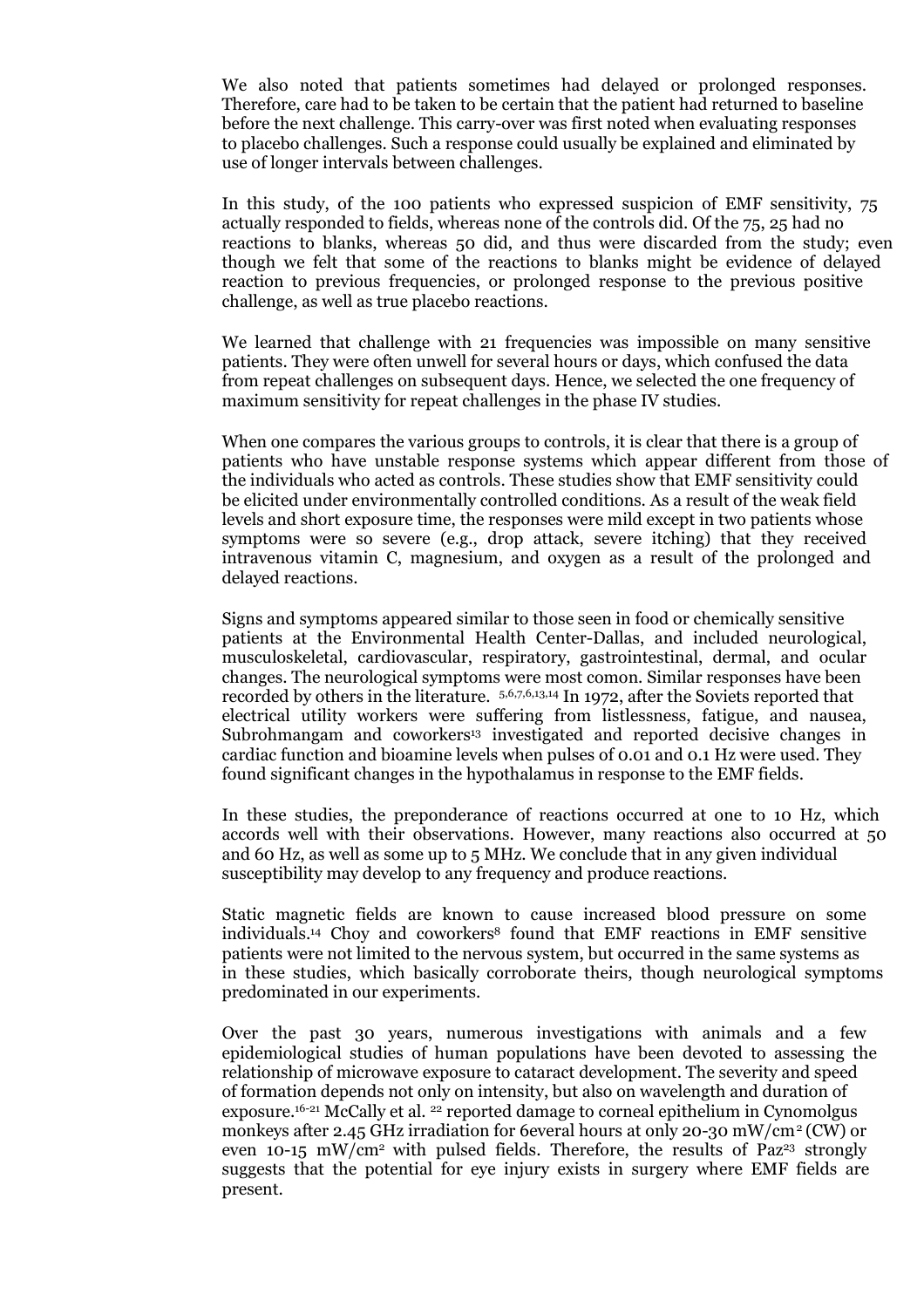In our experience, the patients' clinical responses could not always be reproduced completely, but the objective Iriscorder, EKG, and respirometer could be. However, the responses were definitely different from controls or placebo challenges. In our experience over the years, we have found partial reproduction of symptoms on repeat challenge to be as significant as total reproduction. Therefore, significant differences from controls in objective ineasurementa were deemed valid.

There are several explanations for lack of exact reproducibility. These are the following: (a) the patients' total body loads were different at different exposure periods. For example, some patients may only respond to EMF when in a reactive hypersensitive state;<sup>5,8</sup> (b) tissue resistance could influence the effect of the EMF. Zimerman<sup>24</sup> reported that electrical resistance of skin decreased with increasing temperature and increased with progressive drying, as might be expected; (c) injections of antigen neutralizing substances prior to test may have reduced the response to EMF. One patient with asthma was sensitive to high voltage power lines a well as low voltage house wiring. He experienced muscle spasms in head, neck, arms, and legs. This patient was also sensitive to dust, weeds, dust mites, and some foods. He reacted in our tests to 2.5 and 60 Hz and to 5 and 50 KHZ with tightness in the chest. He then received an antigen shot to neutralize his hypersensitivity reactions. Five months later, he was unreactive to EMF; (d) weather changes might affect the results, since we know that the weather can influence the propagation of EMF, as may alterations in the geomagnetic fields. Since humidity, pollution, temperature, etc. can affect resistance and total body load, weather should perhaps affect the results. Adverse weather (inversions, for example) may increase pollution load, while good weather lessens it. There is some evidence of resonance between geomagnetic fields and an applied ac magnetic field, <sup>25</sup> which implies that the results may depend in part at least upon the strength and orientation of the geomagnetic field in the test area; and (e) different wave forms might cause different responses. In these experiments, we used only square wave inputs to the coils. Consequently, we do not know whether other wave forms (sine, sawtooth, triangular, etc.) might induce different types or intensities of reactions.

Thus far, definitive information has not been sufficient to identify a plausible mechanism for EMF interactions with biological tissue. Interactions appear to take place at the cell surface, perhaps acting on receptor sites and altering ion and molecular transport across the membranes.<sup>25</sup> Further work remains to be done in the field.

It is clear that EMF sensitivity is a real phenomenon in some environmentally sensitive patients, because some had consistent reactions while none of the controls did. This study must be considered as only preliminary, but the evidence clearly points to sensitivity in some people.

In conclusion, it is evident that EMF testing is at a rudimentary stage; but clearly EMF sensitivity exists and can be elicited under environmentally controlled conditions. Further studies are needed to investigate the effects of EMF fields on human health.

#### **References**

1. Ravitz, L. J. (1982). History, measurement, and applicability of periodic changes in the electromagnetic field in health and disease. *Ann. N.Y. Acad. Sci., 98*, 1144-1201.

2. Wever, R. A. (1973). Human circadian rhythms under the influence of weak electric fields and the different aspects of these studies. *Int. J. Biometeor., 17*, 227-232.

3. Smith, C. W. (1985). Superconducting areas in living systems. In R. K. Mishra (Ed.), *The living state II* (pp. 404-420). Singapore: World Scientific.

4. Phillips, R. D. (1986, Sept.). Health effects of ELM fields: Research and communications regulation. Toronto, Int'l Utilities Symp.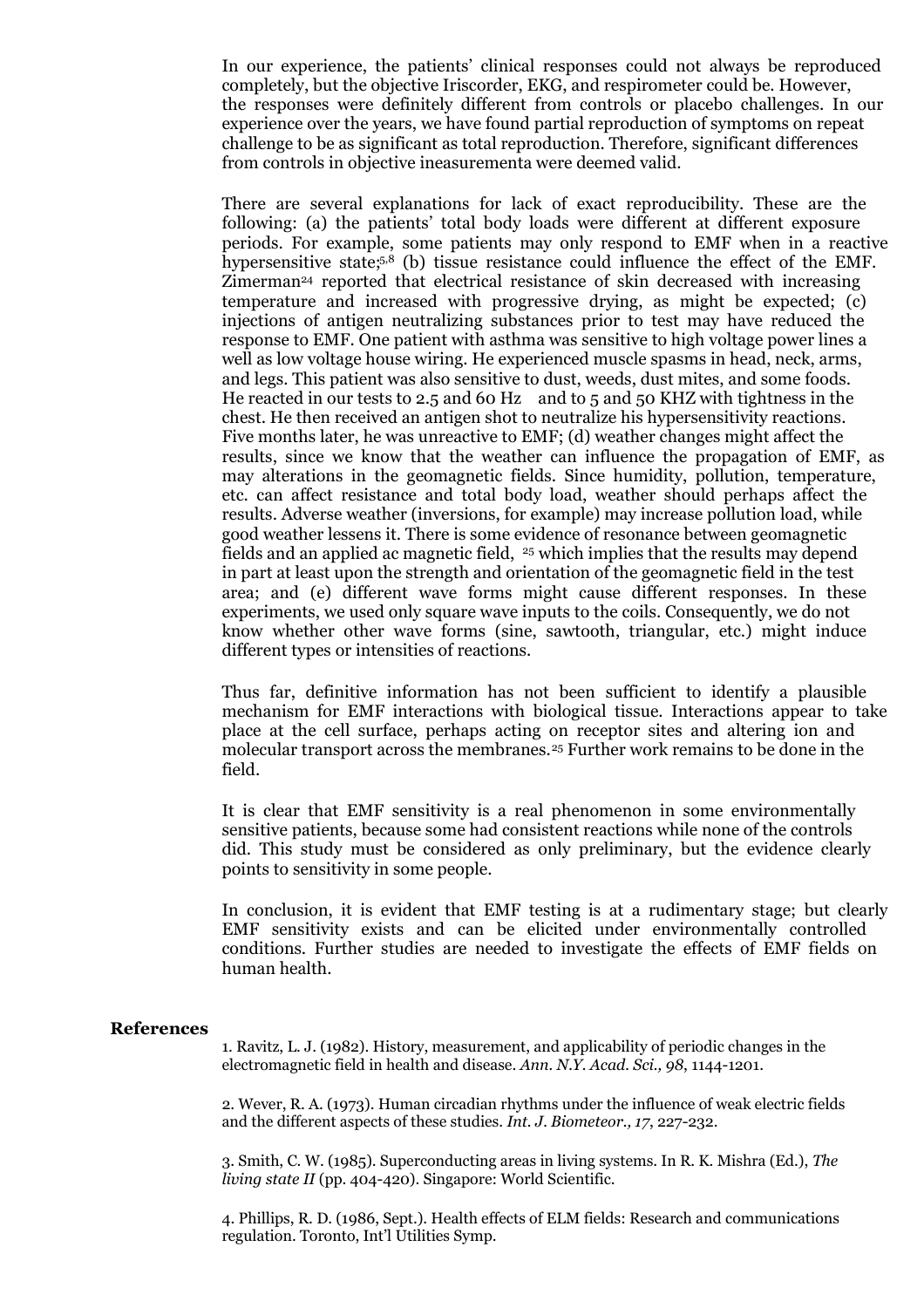|                    | 5. Smith, C. W., Jafarg-Asl, A. H., Choy, R.Y.S., & Monro, J.A. (Year?). The emission of low-<br>intensity electromagnetic radiation from multiple allergy patients and other biological<br>systems. In B. Jezowska-Trzebiatowska, B. Kochel, J. Slawinski, and W. Streck (Eds.) Proc.<br>int'l. symp. on photon emission from biological systems (pp. 110-126), Wroclaw, Poland.<br>Singapore: World Scientific. |
|--------------------|-------------------------------------------------------------------------------------------------------------------------------------------------------------------------------------------------------------------------------------------------------------------------------------------------------------------------------------------------------------------------------------------------------------------|
|                    | 6. Ketchenm, E. E., Porter, W. E., & Bolton, N. E. (1978). The biological effects of magnetic<br>fields on man. J. Am. Ind. Hyg. Assoc., 39, 1-11.                                                                                                                                                                                                                                                                |
|                    | 7. Smith, C.W., & Best, S. (1989). <i>Electromagnetic man</i> . New York: St. Martins Press.                                                                                                                                                                                                                                                                                                                      |
|                    | 8. Choy, R. V. S., Monro, J. A., & Smith, C. W. (1986). Electrical senitivities in allergy patients.<br>Clin. Ecol., 4, 93-102.                                                                                                                                                                                                                                                                                   |
|                    | 9. Shirakawa, S., Rea, W. J., Ishikawa, S., & Johnson, A.R. (Year?). Evaluation of the<br>autonomic nervous system response by pupillographical study in the chemically sensitive<br>patient. What is this? Where was it published?                                                                                                                                                                               |
|                    | 10. Microwave News, (1986, Sept./Oct.). (pp. 5, 14)<br>11. Ad ey, R.W., Bawin, F. M., & Lawrence, A.F. (1982). Effects of weak amplitude-modulated<br>fields in calcium efflux from awake cat cerebral cortex. J. Bioelectromagnetics Soc., 3, 295-<br>308.                                                                                                                                                       |
| 22.                | 12. Bullock, T. H. (1977). Electromagnetic sensing in fish. Neurosci. Res. Program Bull., 15, 17-                                                                                                                                                                                                                                                                                                                 |
|                    | 13. Subrohmangam, S., Narayan, O. V. S., Porkodis, M., & Murugan, S. (1985). Effect of ELF<br>magnetic micropulsations on physiology of Albino rats. <i>Int. J. Bio Meteor.</i> , 29, 184-185.                                                                                                                                                                                                                    |
|                    | 14. Easterly, C. E. (1982). Cardiovascular risk from exposure to static magnetic fields. J. Am.<br>Ind. Hyg. Assoc., 43, 533-539.                                                                                                                                                                                                                                                                                 |
|                    | 15. Randegger, E. (1988). Electromagnetic pollution. Environ., 7, 22-26,                                                                                                                                                                                                                                                                                                                                          |
| 84.                | 16. Silverman, C. (1980). Epidemiological studies of microwave effects. Proc. I.E.E.E., 68, 78-                                                                                                                                                                                                                                                                                                                   |
| Med., 25, 103-111. | 17. Petersen, R. C. (1980). Bioeffects of microwaves: A review of current knowledge. J. Occup.                                                                                                                                                                                                                                                                                                                    |
|                    | 18. Birenbaum, L., Kaplan, L.T., Metaly, W., et. al. (1969). Effect of microwave on the rabbit<br>eye. J. Microwave Pwr., 4, 232-243.<br>19. Michaelson, S. M. (1980). Microwave biological overview. Proc. I.E.E.E., 68, 60-69.                                                                                                                                                                                  |
|                    |                                                                                                                                                                                                                                                                                                                                                                                                                   |

 20. Carpenter, R. L., & Van Ummersen, C.A. (1968). The effects of 2.4 Ghz radiation. *J. Microwave Pwr*., *3*, 3-19.

21. Clealry, S. (1980). Microwave cataractogenesis. *Proc. I.E.E.E.*, *68*, 49-55.

22. McCally, R. L., Farrell, R. A., Burgeron, C. B., et. al. (1986). Neuronizing radiation damage in the eye. *Johns Hopkins Apl. Tech. Dig*., *7*, 73-91.

23. Paz, J.D., Milliken, R., Ingram, W.T.,Arthur, F., and Atkin, A. (1987). Potential ocular damage from microwave exposure during electrosurgery: Dosimetric survey. *J. Occup. Med*., *29*, 580-583.

24. Zimmerman, I. (1985). Dry and wet skin resistance: Cow's lumbosacral regions under 750 KV lines. *Int. J. Bio. Meteor.*, *29*, 184.

25. Banks, R.S. (1988). Electric and magnetic fields: A new health issue. *Health and Environ*.,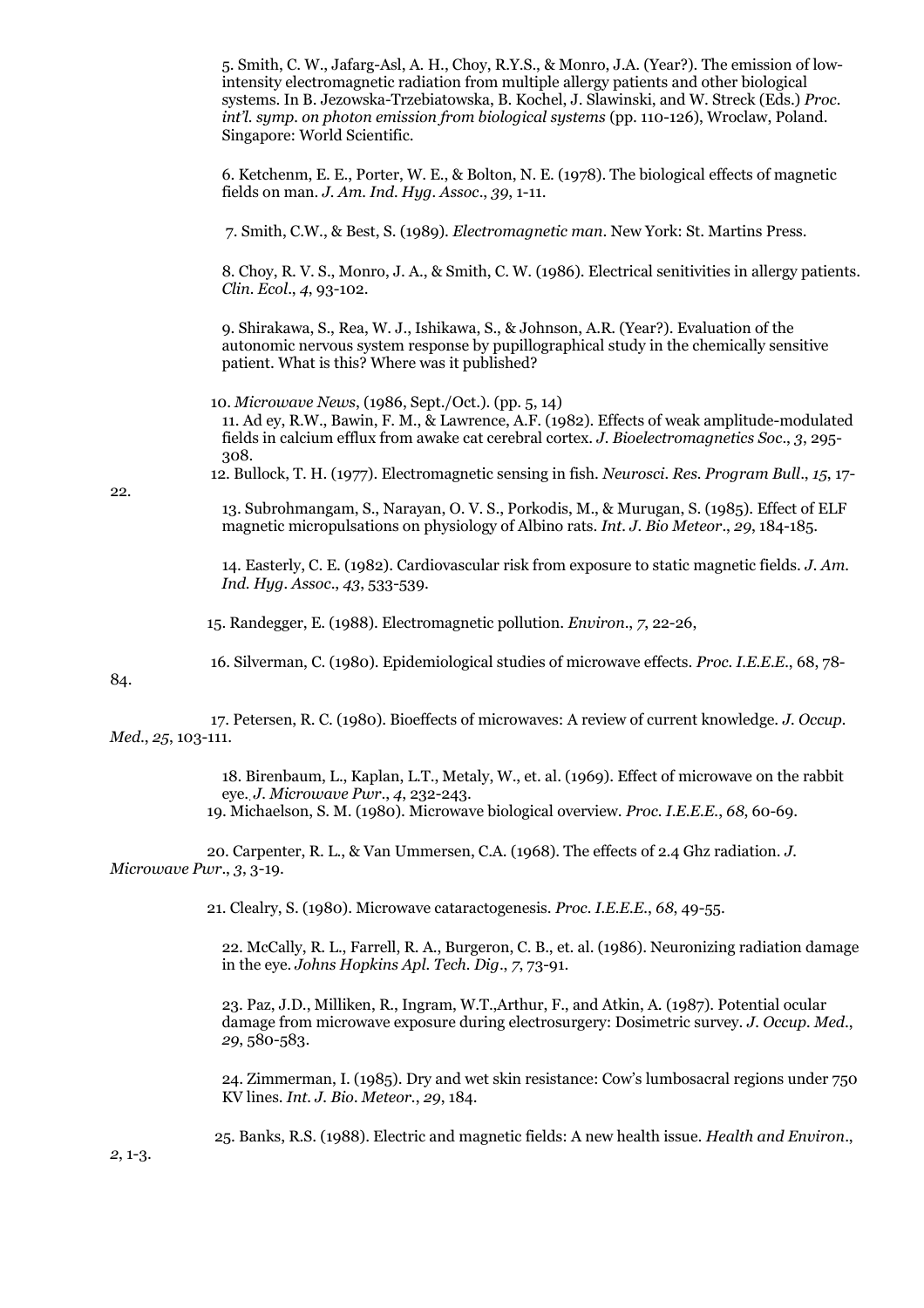## Table 1

## Phase II — Single-blind Challenge of 100 Patients

| No. of<br>Patients | No. of Active<br>Challenges | No. of Blank<br>Challenges | <b>Positive Reactions to</b><br><b>Active Challenges</b> | Positive<br><b>Reactions to</b><br><b>Blanks</b> |
|--------------------|-----------------------------|----------------------------|----------------------------------------------------------|--------------------------------------------------|
| 50                 | 1050                        | 250                        | 750                                                      | 150                                              |
| 25                 | 525                         | 125                        | $\mathbf 0$                                              | $\mathbf 0$                                      |
| 25                 | 525                         | 125                        | 325                                                      | $\mathbf 0$                                      |

## Table 2

### Phase III — 25 Patients Previously Positive

### Rechallenged and 25 Controls Tested Double-Blind

| No. of Persons                                        | No. of Active<br>Challenges | No. of Blank<br>Challenges | Positive<br>Reactions to<br>Challenges | Positive<br>Reactions to<br><b>Blanks</b> |
|-------------------------------------------------------|-----------------------------|----------------------------|----------------------------------------|-------------------------------------------|
| 16 patients<br>(out of 25 reacting<br>positively)     | 336                         | 80                         | 179                                    | 6                                         |
| 25 controls<br>(none of them reacting)<br>positively) | 525                         | 125                        | $\mathbf 0$                            | $\mathbf 0$                               |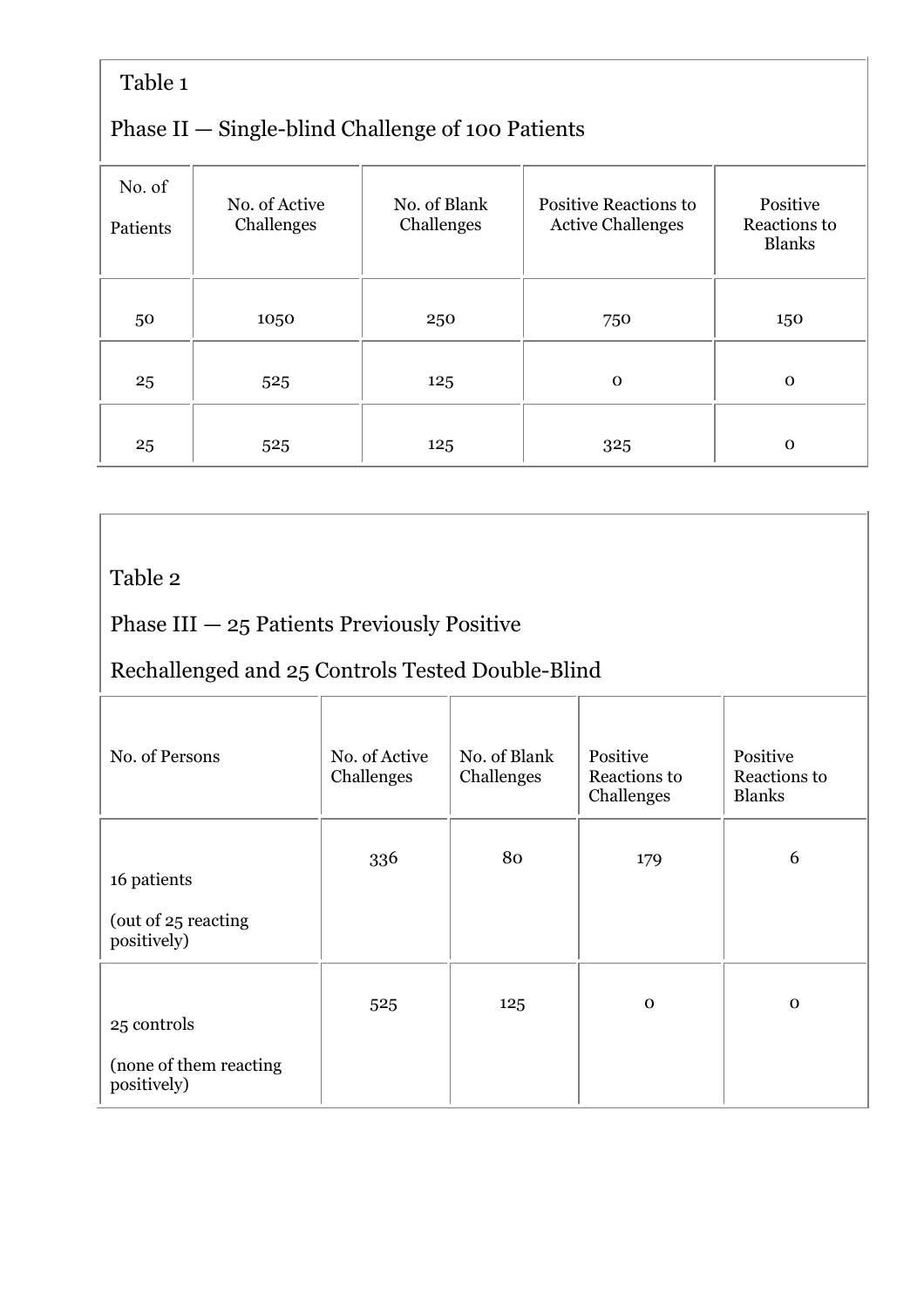## Table 3

## Percentage of 16 Patients with Positive Reaction to Different Frequencies

| Frequency (Hz) | <b>Patients with Positive</b><br>Reaction (%) | Frequency (Hz)  | Patients with Positive<br>Reaction (%) |
|----------------|-----------------------------------------------|-----------------|----------------------------------------|
| 0.1            | 31                                            | $1\mathrm{K}$   | 56                                     |
| 0.5            | 44                                            | $5K$            | 38                                     |
| $1.0\,$        | 75                                            | $10\mathrm{K}$  | 69                                     |
| 2.5            | 75                                            | $20\mathrm{K}$  | 56                                     |
| 5.0            | 69                                            | 35K             | 31                                     |
| $10.0\,$       | 69                                            | 50K             | 50                                     |
| $20.0\,$       | 69                                            | 75K             | 50                                     |
| 40.0           | 50                                            | $100\mathrm{K}$ | 38                                     |
| 50.0           | 50                                            | $1\mathrm{M}$   | 50                                     |
| 60.0           | 63                                            | $5\mathrm{M}$   | 31                                     |
| $100.0\,$      | 56                                            |                 |                                        |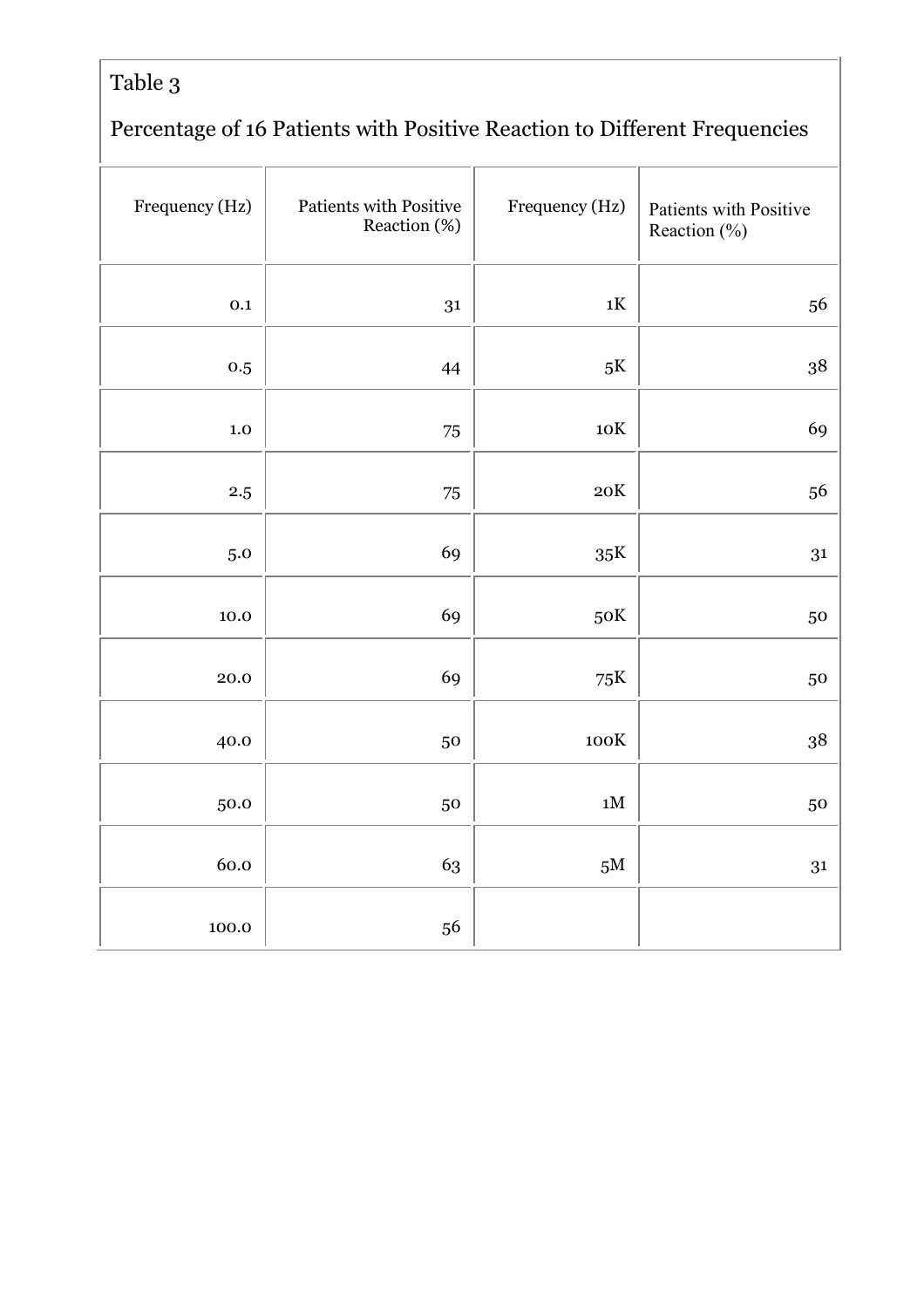# Table 4  $\,$  Comparison of symptoms and Signs Induced by Frequencies

| Hz              | # Patients        |                         | Neurological | Musculoskeletal<br>Cardiovascular |             |               | Respiratory |                         | Gastrointestinal    |                    | Eyes         |                | Skin         |                |              |
|-----------------|-------------------|-------------------------|--------------|-----------------------------------|-------------|---------------|-------------|-------------------------|---------------------|--------------------|--------------|----------------|--------------|----------------|--------------|
|                 | wipos<br>reaction | # of<br>Pts             | $\%$         | $\#$ of<br>Pts                    | $\gamma_a$  | # of<br>Pts   | $\%$        | # of<br>Pts             | $\%$                | # of<br>Pts        | $\%$         | $\#$ of<br>Pts | $\%$         | $\#$ of<br>Pts | $\%$         |
| 0.1             | $\overline{5}$    | з                       | 60           | $\circ$                           | 0           | 0             | 0           | $\circ$                 | $\circ$             | $1^{\circ}$        | 20           | 0              | 0            | о              | 0            |
| 0.5             | $\overline{7}$    | $\ddot{ }$              | 57           | 0                                 | $\mathbf 0$ | $\mathbf 0$   | ٥           | 0                       | 0                   | 0                  | $\circ$      | $\circ$        | 0            | $\circ$        | $\circ$      |
| ï               | 12                | $\overline{4}$          | 33           | $\overline{\mathbf{3}}$           | 25          | $\circ$       | $\circ$     | $\,$ 1                  | 8                   | $\bar{\mathbf{1}}$ | s            | $\circ$        | 0            | $\mathfrak o$  | $\circ$      |
| 2.5             | 12                | 5                       | 42           | $\mathbf 2$                       | 17          | $\mathfrak o$ | 0           | $1\,$                   | 8                   | $\bf{1}$           | $\mathbf{S}$ | o              | 0            | O.             | $\circ$      |
| 5               | 11                | 5                       | 46           | o                                 | $\circ$     | 1             | 9           | $\overline{\mathbf{2}}$ | 18                  | $\bf{l}$           | 9            | $\mathbb O$    | $\circ$      | o              | $\circ$      |
| 10              | 11                | $\tau$                  | 64           | $\bf{1}$                          | $\dot{9}$   | $\circ$       | 0           | $\mathbf{2}$            | 18                  | O.                 | $\mathbb O$  | $\mathsf{o}$   | o            | o              | $\circ$      |
| 20 <sub>2</sub> | 11                | $\overline{4}$          | 36           | $\circ$                           | $\circ$     | 1             | 9           | $1\,$                   | 9                   | $\bf{1}$           | 9            | $\circ$        | $\circ$      | $\circ$        | $\circ$      |
| 40              | $\mathbf S$       | $\overline{4}$          | 50           | $\circ$                           | $\mathbf 0$ | $\mathbf 0$   | 0           | $\overline{2}$          | 25                  | 0                  | $\circ$      | $\mathbb O$    | 0            | $\,1$          | 13           |
| 50              | s                 | 5                       | 63           | $\alpha$                          | $\circ$     | $\mathbf 2$   | 25.         | $\mathbf{I}$            | 13                  | 0                  | 0.           | $\circ$        | $\mathbf{0}$ | $\alpha$       | $\mathbb{O}$ |
| 60              | 10                | 5                       | 50           | $\mathbf{0}$                      | $\circ$     | $\mathbf{1}$  | 10          | 3                       | 30                  | 0                  | $\circ$      | $\mathbb{O}$   | 0            | $\circ$        | $\circ$      |
| 100             | 9                 | 4                       | 44           | $\circ$                           | $\circ$     | 1             | $_{11}$     | $\mathbf{2}$            | 22                  | $\mathbf{1}$       | 11           | $\circ$        | 0            | 0              | 0            |
| ìK.             | $\circ$           | 6                       | 67           | $\circ$                           | 0           | 1             | $_{11}$     | $\circ$                 | 0                   | 0                  | $\circ$      | $1^{\circ}$    | 11           | 0              | $\circ$      |
| 5K              | $\sigma$          | $\overline{2}$          | 33           | $1^\circ$                         | 17          | $\mathbf{0}$  | $\theta$    | Œ.                      | $17\,$              | 0                  | 0            | 0              | $\mathbf 0$  | 0              | $\circ$      |
| 10K             | 11                | $\overline{4}$          | 36           | $\mathbf 1$                       | 9           | $\circ$       | $\circ$     | $\mathfrak o$           | $\ddot{\mathbf{0}}$ | $\circ$            | $\mathbb O$  | $\mathbb O$    | $\circ$      | $\circ$        | $\circ$      |
| 20K             | 9                 | 5                       | 56           | 0                                 | $\mathbf 0$ | $\mathbf{2}$  | 22          | $\circ$                 | 0                   | o                  | $\mathbb O$  | $\circ$        | 0            | $\mathbf 1$    | $11\,$       |
| 35K             | 5                 | $\mathbf{2}$            | 40           | 0                                 | $\mathbb O$ | $\circ$       | $\circ$     | $\mathbf{1}$            | 20                  | 0                  | $\mathbb O$  | $\circ$        | 0            | $\bf{l}$       | 20           |
| 50K             | $\mathbb S$       | $\overline{\mathbf{c}}$ | 25           | ٥                                 | $\mathbb O$ | $\mathbf 1$   | 13          | $\mathbf{2}$            | 25                  | O.                 | $\mathbb O$  | $\mathfrak o$  | $\circ$      | $\,1$          | 13           |
| 75K             | $\mathbf s$       | $\mathbf 1$             | 13           | $\circ$                           | $\mathbb O$ | $\bf 1$       | 13          | $\mathbf{3}$            | 38                  | 0                  | $\mathbb O$  | $1\,$          | 13           | $\mathbb O$    | $\circ$      |
| 100K            | 6                 | $\mathfrak{1}$          | 33           | $\overline{2}$                    | 33          | $\mathbf 0$   | $\circ$     | $\mathfrak{D}$          | 33                  | 0                  | $\circ$      | $\circ$        | o            | $\circ$        | $\circ$      |
| 1M              | s                 | $\overline{4}$          | 50           | $\mathbf{1}$                      | $13 -$      | o             | $\circ$     | $\circ$                 | o                   | 0                  | $\mathbb O$  | $\mathbb O$    | $\mathbf{0}$ | $\mathfrak{0}$ | $\mathbb O$  |
| 5M              | 5                 | $\mathbf 2$             | 40           | $\bf{1}$                          | 20          | $\mathbf 0$   | $\circ$     | $\mathbb O$             | 0                   | 0                  | $\circ$      | $\mathbb O$    | 0            | $\circ$        | $\circ$      |